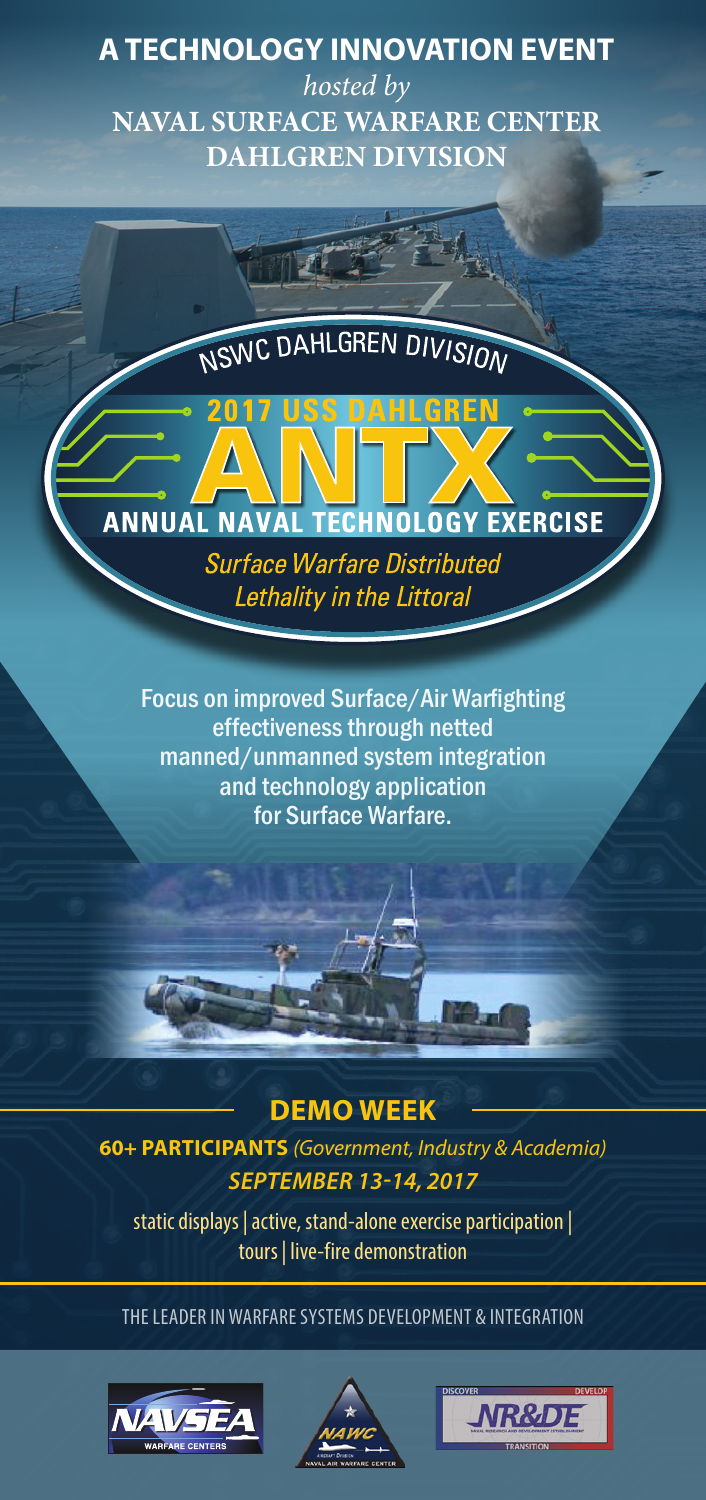# **DAY 1 - WEDNESDAY |** 13 September 2017

|           | <b>ACTIVITY</b>                                                           |  |
|-----------|---------------------------------------------------------------------------|--|
| TIME      | <b>General Admission</b>                                                  |  |
| 0800-0900 | Check-in<br><b>General Parking at Airfield</b><br><b>Shuttle Provided</b> |  |
| 0900-0930 | Welcome Message<br>from TD & CO                                           |  |
| 0930-1600 | <b>Static &amp; Operational Displays</b>                                  |  |
|           | <b>Participants</b>                                                       |  |
|           | <b>NSWCDD</b>                                                             |  |
|           | FY17 NISE/219 Projects                                                    |  |
|           | <b>Ball Aerospace</b>                                                     |  |
|           | Collaboration Technologies, Inc.                                          |  |
|           | CRES <sub>Inc.</sub>                                                      |  |
|           | Daniel H. Wagner Associates, Inc.                                         |  |
|           | <b>DRS</b>                                                                |  |
|           | <b>GPH Consulting</b>                                                     |  |
|           | <b>HDT</b> Global                                                         |  |
|           | <b>IEC Infrared Systems</b>                                               |  |
|           | Innovative Signal Analysis, Inc.                                          |  |
|           | Johns Hopkins University Applied Physics Lab                              |  |
|           | L-3 Technologies                                                          |  |
|           | Leidos                                                                    |  |
|           | NAG Marine                                                                |  |
|           | <b>SPAWARSYSCEN Pacific</b>                                               |  |
|           | <b>SAP National Security Services</b>                                     |  |
|           | <b>SENTEL Corporation</b>                                                 |  |
|           | <b>SimVentions</b>                                                        |  |
|           | Systems Engineering Group, Inc.                                           |  |
|           | <b>Textron Systems</b>                                                    |  |
|           | <b>TriMech</b>                                                            |  |
|           | <b>Torrey Pines Logic</b>                                                 |  |
|           | <b>TSC</b><br><b>US Army RDECOM</b>                                       |  |

Unclassified information only, will be presented both days.

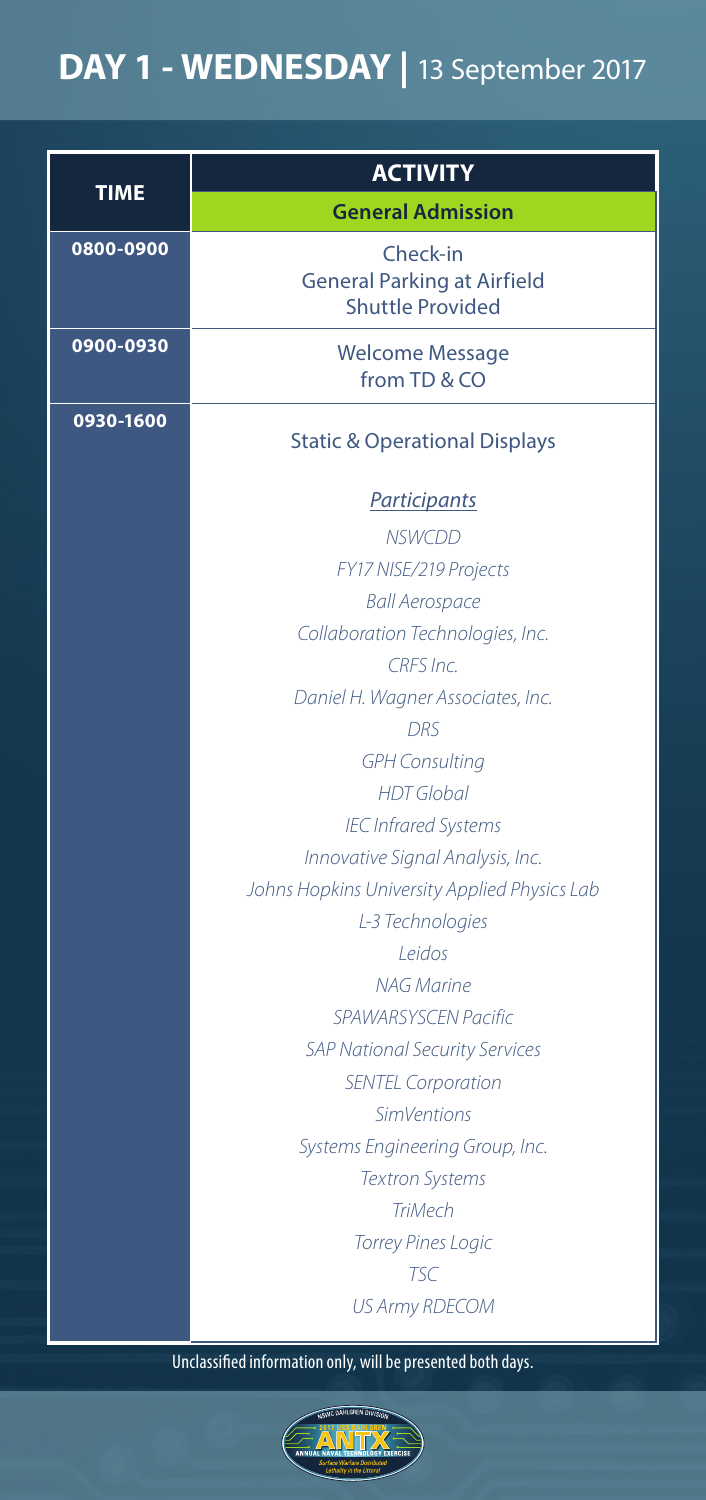## **DAY 2 - THURSDAY |** 14 September 2017

| <b>TIME</b> | <b>ACTIVITY</b>                |                                                                              |  |
|-------------|--------------------------------|------------------------------------------------------------------------------|--|
|             | <b>VIP</b>                     | <b>General Admission</b>                                                     |  |
| 0800-0900   | Check-in<br><b>VIP Parking</b> | Check-in<br><b>General Parking at</b><br>Airfield<br><b>Shuttle Provided</b> |  |
| 0900-1100   | <b>Static Displays Only</b>    |                                                                              |  |
| 1100-1145   | <b>Keynote Address</b>         |                                                                              |  |
| 1145-1300   | Lunch<br><b>VIP Tent</b>       | <b>Lunch Break</b>                                                           |  |
| 1300-1430   | Live-fire Viewing              | Live-fire Viewing                                                            |  |
| 1430-1600   | <b>VIP Tours</b>               |                                                                              |  |

Unclassified information only, will be presented both days.

**REGISTRATION: www.navsea.navy.mil/Home/Warfare-Centers/ NSWC-Dahlgren/ANTX-2017**